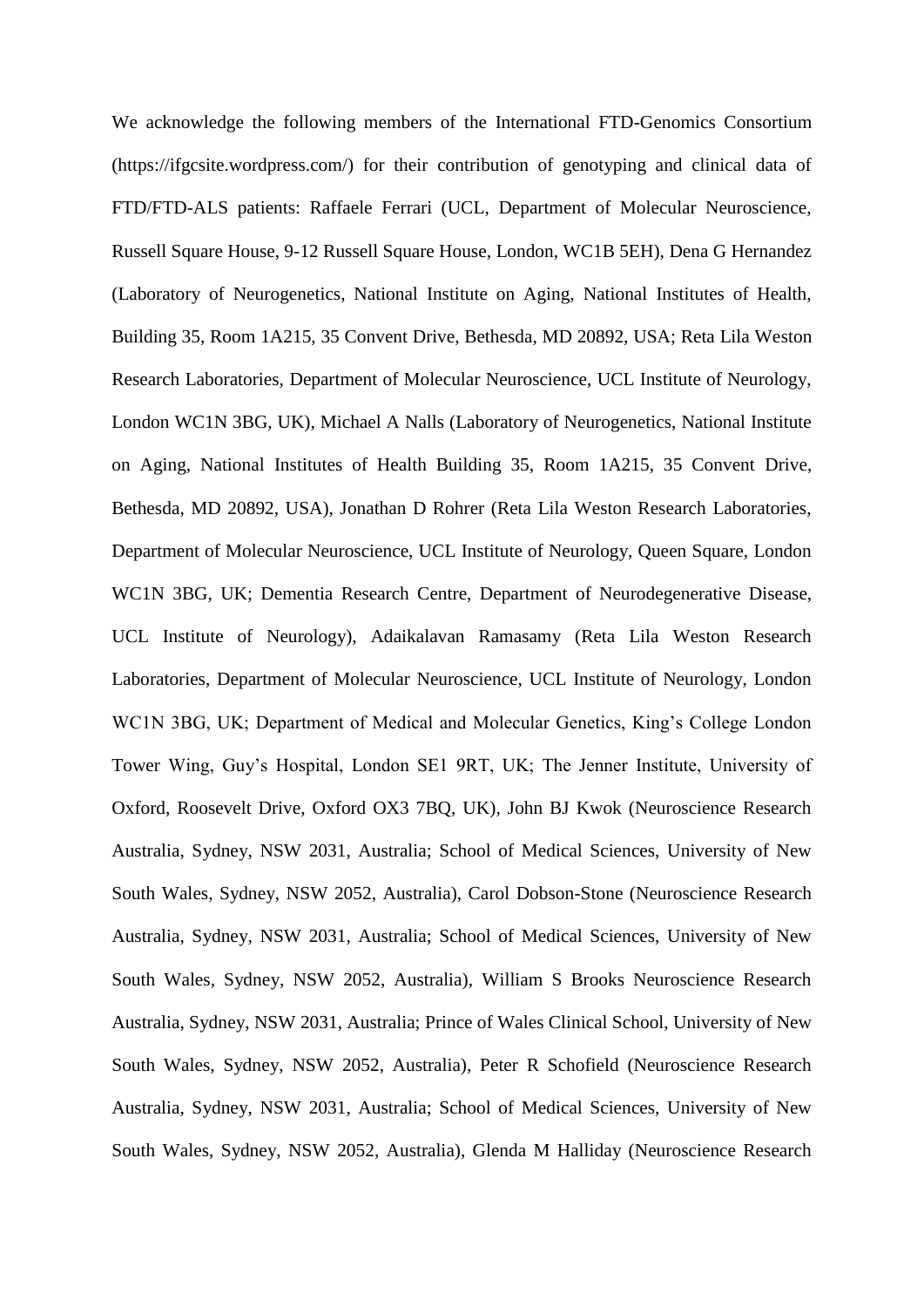Australia, Sydney, NSW 2031, Australia; School of Medical Sciences, University of New South Wales, Sydney, NSW 2052, Australia), John R Hodges (Neuroscience Research Australia, Sydney, NSW 2031, Australia; School of Medical Sciences, University of New South Wales, Sydney, NSW 2052, Australia), Olivier Piguet (Neuroscience Research Australia, Sydney, NSW 2031, Australia; School of Medical Sciences, University of New South Wales, Sydney, NSW 2052, Australia), Lauren Bartley (Neuroscience Research Australia, Sydney, NSW 2031, Australia), Elizabeth Thompson (South Australian Clinical Genetics Service, SA Pathology (at Women's and Children's Hospital), North Adelaide, SA 5006, Australia; Department of Paediatrics, University of Adelaide, Adelaide, SA 5000, Australia), Isabel Hernández (Research Center and Memory Clinic of Fundació ACE, Institut Català de Neurociències Aplicades, Barcelona, Spain), Agustín Ruiz (Research Center and Memory Clinic of Fundació ACE, Institut Català de Neurociències Aplicades, Barcelona, Spain), Mercè Boada (Research Center and Memory Clinic of Fundació ACE, Institut Català de Neurociències Aplicades, Barcelona, Spain), Barbara Borroni (Neurology Clinic, University of Brescia, Brescia, Italy), Alessandro Padovani (Neurology Clinic, University of Brescia, Brescia, Italy), Carlos Cruchaga (Department of Psychiatry, Washington University, St. Louis, MO, USA; Hope Center, Washington University School of Medicine, St. Louis, MO, USA), Nigel J Cairns (Hope Center, Washington University School of Medicine, St. Louis, MO, USA; Department of Pathology and Immunology, Washington University, St. Louis, MO, USA), Luisa Benussi (Molecular Markers Laboratory, IRCCS Istituto Centro San Giovanni di Dio Fatebenefratelli,Brescia, Italy), Giuliano Binetti (MAC Memory Clinic, IRCCS Istituto Centro San Giovanni di Dio Fatebenefratelli, Brescia, Italy), Roberta Ghidoni (Molecular Markers Laboratory, IRCCS Istituto Centro San Giovanni di Dio Fatebenefratelli, Brescia, Italy), Gianluigi Forloni (Biology of Neurodegenerative Disorders, IRCCS Istituto di Ricerche Farmacologiche, "Mario Negri", Milano, Italy), Diego Albani (Biology of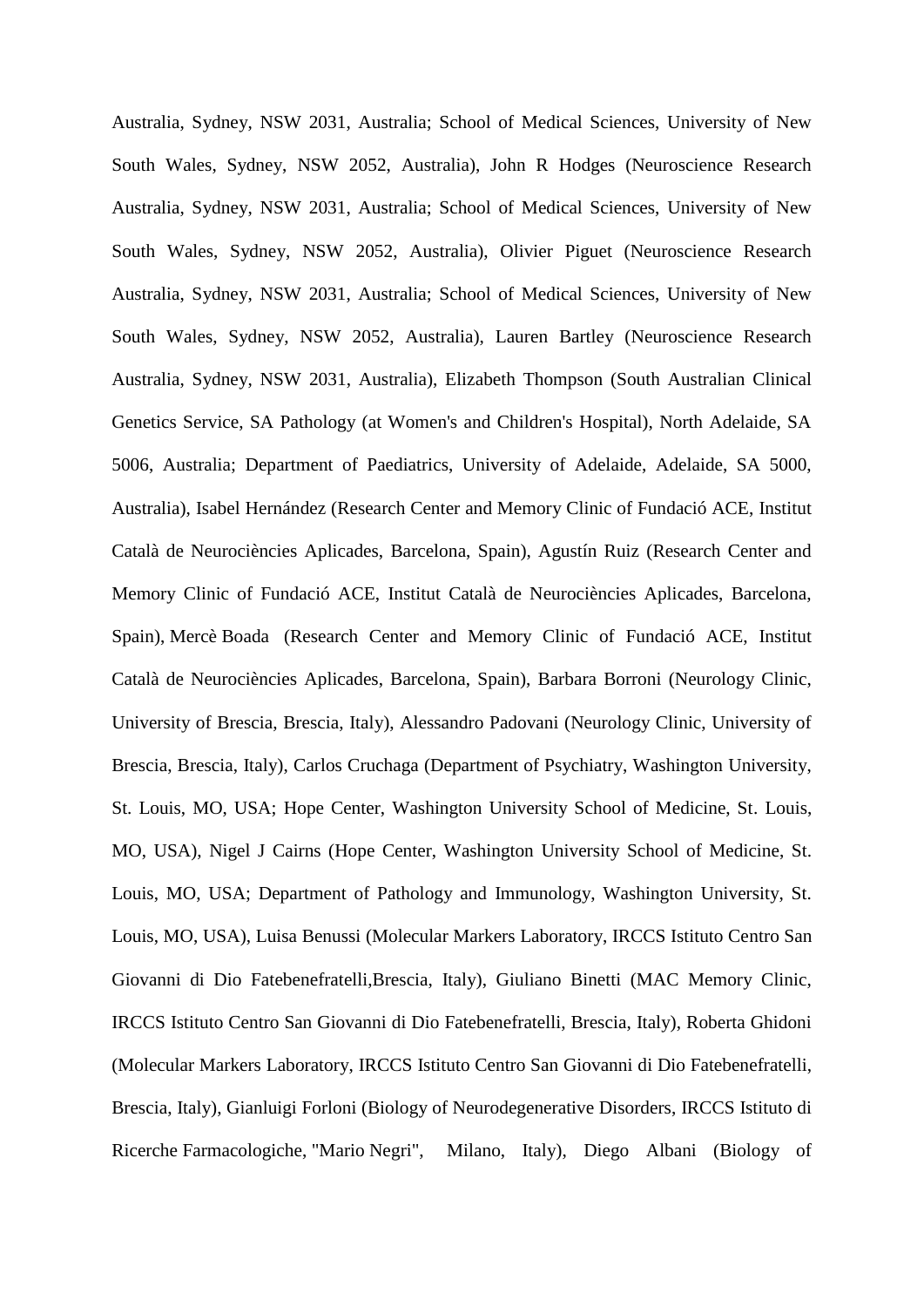Neurodegenerative Disorders, IRCCS Istituto di Ricerche Farmacologiche "Mario Negri", Milano, Italy), Daniela Galimberti (University of Milan, Milan, Italy; Fondazione Cà Granda, IRCCS Ospedale Maggiore Policlinico, via F. Sforza 35, 20122, Milan, Italy), Chiara Fenoglio (University of Milan, Milan, Italy; Fondazione Cà Granda, IRCCS Ospedale Maggiore Policlinico, via F. Sforza 35, 20122, Milan, Italy), Maria Serpente (University of Milan, Milan, Italy; Fondazione Cà Granda, IRCCS Ospedale Maggiore Policlinico, via F. Sforza 35, 20122, Milan, Italy), Elio Scarpini (University of Milan, Milan, Italy; Fondazione Cà Granda, IRCCS Ospedale Maggiore Policlinico, via F. Sforza 35, 20122, Milan, Italy), Jordi Clarimón (Memory Unit, Neurology Department and Sant Pau Biomedical Research Institute, Hospital de la Santa Creu i Sant Pau, Universitat Autònoma de Barcelona, Barcelona, Spain; Center for Networker Biomedical Research in Neurodegenerative Diseases (CIBERNED), Madrid, Spain), Alberto Lleó (Memory Unit, Neurology Department and Sant Pau Biomedical Research Institute, Hospital de la Santa Creu i Sant Pau, Universitat Autònoma de Barcelona, Barcelona, Spain; Center for Networker Biomedical Research in Neurodegenerative Diseases (CIBERNED), Madrid, Spain), Rafael Blesa (Memory Unit, Neurology Department and Sant Pau Biomedical Research Institute, Hospital de la Santa Creu i Sant Pau, Universitat Autònoma de Barcelona, Barcelona, Spain; Center for Networker Biomedical Research in Neurodegenerative Diseases (CIBERNED), Madrid, Spain); Maria Landqvist Waldö (Unit of Geriatric Psychiatry, Department of Clinical Sciences, Lund University, Lund, Sweden), Karin Nilsson (Unit of Geriatric Psychiatry, Department of Clinical Sciences, Lund University, Lund, Sweden), Christer Nilsson (Clinical Memory Research Unit, Department of Clinical Sciences, Lund University, Lund, Sweden), Ian RA Mackenzie (Department of Pathology and Laboratory Medicine, University of British Columbia, Vancouver, Canada), Ging-Yuek R Hsiung (Division of Neurology, University of British Columbia, Vancouver, Canada), David MA Mann (Institute of Brain, Behaviour and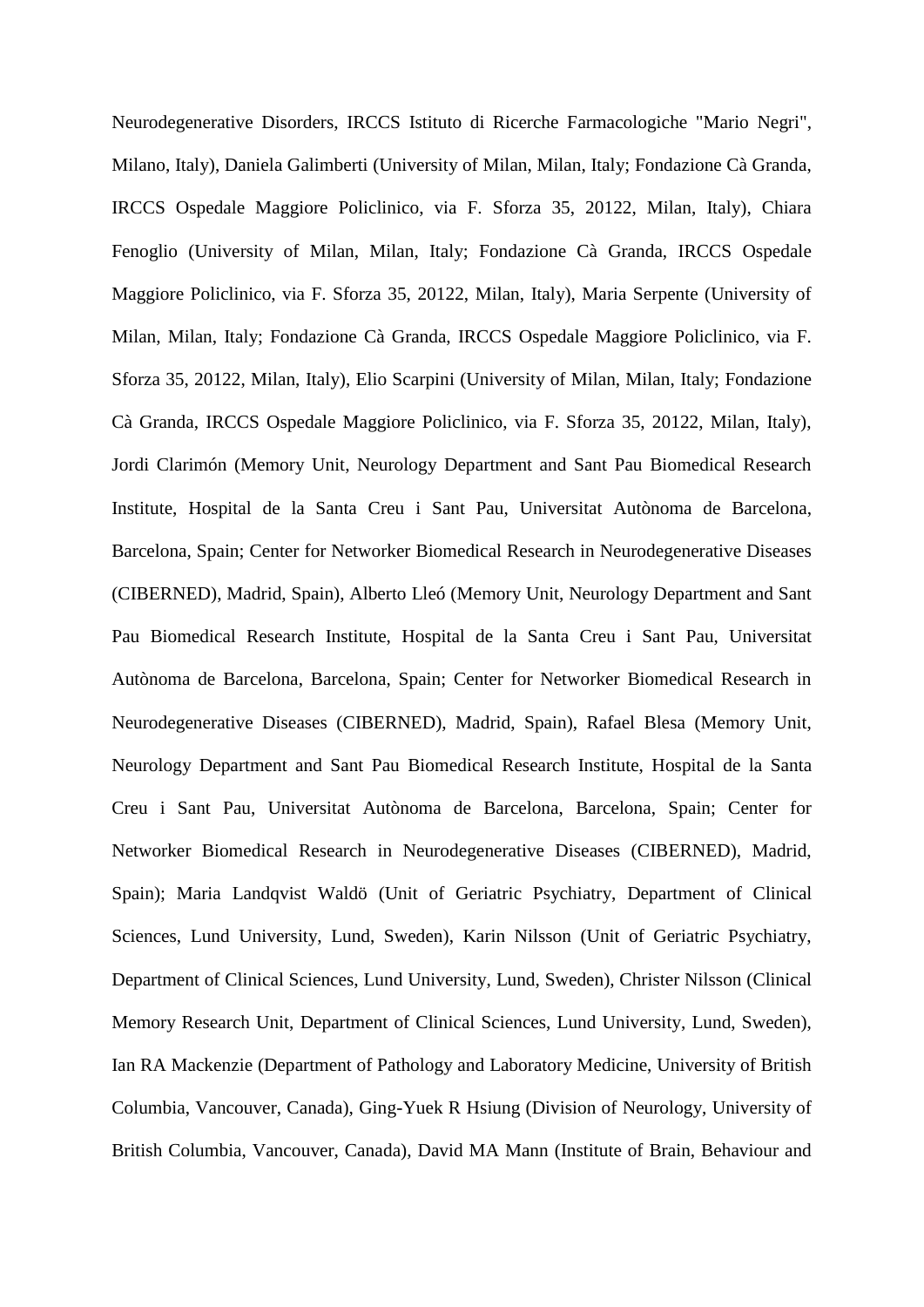Mental Health, University of Manchester, Salford Royal Hospital, Stott Lane, Salford, M6 8HD, UK), Jordan Grafman (Rehabilitation Institute of Chicago, Departments of Physical Medicine and Rehabilitation, Psychiatry, and Cognitive Neurology & Alzheimer's Disease Center; Feinberg School of Medicine, Northwestern University, Chicago, USA; Department of Psychology, Weinberg College of Arts and Sciences, Northwestern University, , Chicago, USA), Christopher M Morris (Newcastle Brain Tissue Resource, Institute for Ageing, Newcastle University,NE4 5PL, Newcastle upon Tyne, UK; Newcastle University, Institute of Neuroscience and Institute for Ageing, Campus for Ageing and Vitality, NE4 5PL, Newcastle upon Tyne, UK; Institute of Neuroscience, Newcastle University Medical School, Framlington Place NE2 4HH, Newcastle upon Tyne, UK), Johannes Attems (Newcastle University, Institute of Neuroscience and Institute for Ageing, Campus for Ageing and Vitality, NE4 5PL, Newcastle upon Tyne, UK; Timothy D Griffiths (Institute of Neuroscience, Newcastle University Medical School, Framlington Place, NE2 4HH, Newcastle upon Tyne, UK), Ian G McKeith (Newcastle University, Institute of Neuroscience and Institute for Ageing, Campus for Ageing and Vitality, Newcastle University, NE4 5PL, Newcastle upon Tyne, UK), Alan J Thomas (Newcastle University, Institute of Neuroscience and Institute for Ageing, Campus for Ageing and Vitality, NE4 5PL, Newcastle upon Tyne, UK), Pietro Pietrini (IMT School for Advanced Studies, Lucca, Lucca, Italy), Edward D Huey (Taub Institute, Departments of Psychiatry and Neurology, Columbia University, 630 West 168th Street New York, NY 10032), Eric M Wassermann (Behavioral Neurology Unit, National Insititute of Neurological Disorders and Stroke, National Insititutes of Health, 10 CENTER DR MSC 1440, Bethesda, MD 20892-1440), Atik Baborie (Department of Laboratory Medicine & Pathology, Walter Mackenzie Health Sciences Centre, 8440 - 112 St, University of Alberta Edmonton, Alberta T6G 2B7, Canada), Evelyn Jaros (Newcastle University, Institute for Ageing and Health, Campus for Ageing and Vitality, NE4 5PL,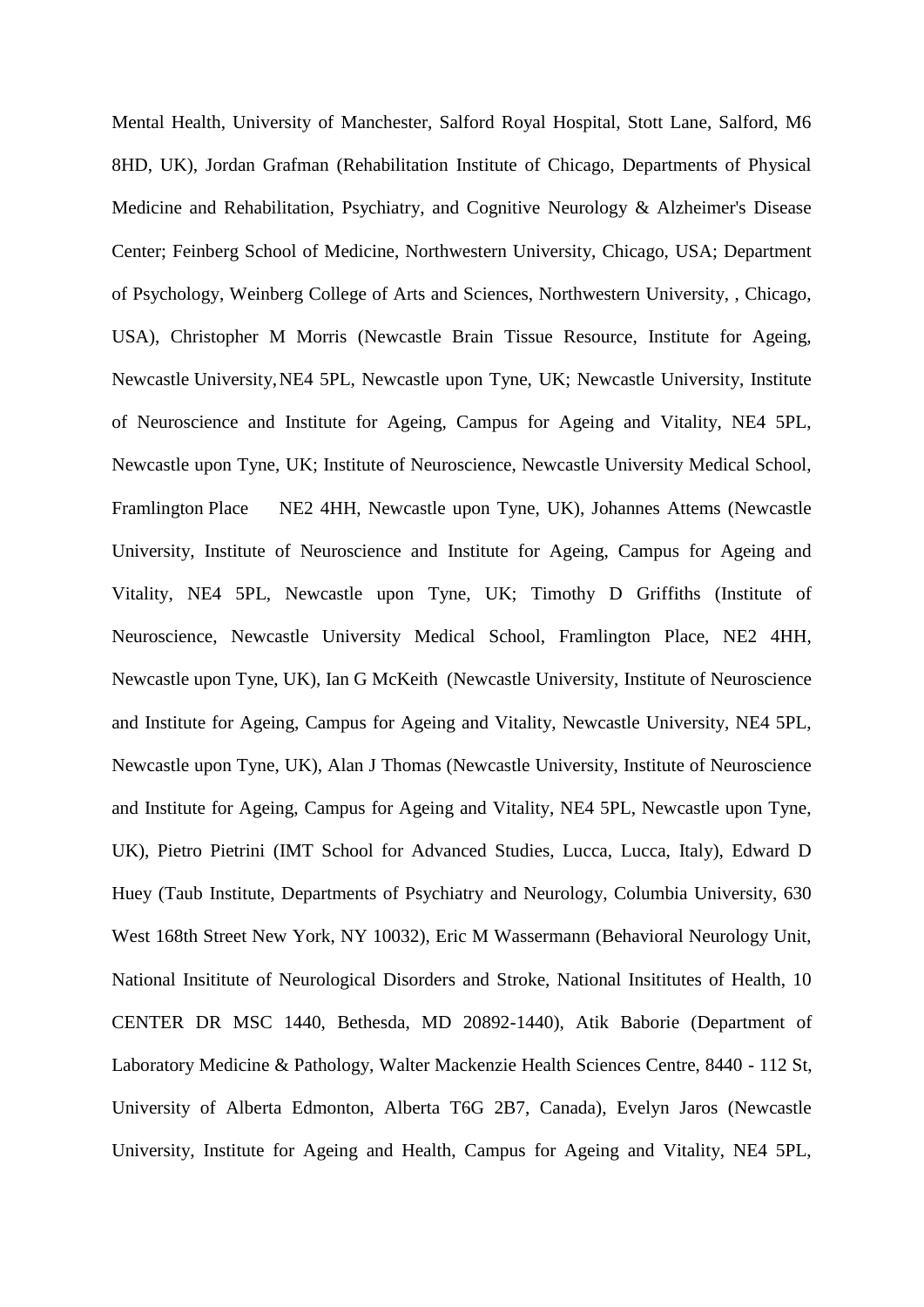Newcastle upon Tyne, UK), Michael C Tierney (Behavioral Neurology Unit, National Insititute of Neurological Disorders and Stroke, National Insititutes of Health, 10 CENTER DR MSC 1440, Bethesda, MD 20892-1440), Pau Pastor (Center for Networker Biomedical Research in Neurodegenerative Diseases (CIBERNED), Madrid, Spain; Neurogenetics Laboratory, Division of Neurosciences, Center for Applied Medical Research, Universidad de Navarra, Pamplona, Spain; Department of Neurology, Clínica Universidad de Navarra, University of Navarra School of Medicine, Pamplona, Spain), Cristina Razquin (Neurogenetics Laboratory, Division of Neurosciences, Center for Applied Medical Research, Universidad de Navarra, Pamplona, Spain), Sara Ortega-Cubero (Center for Networker Biomedical Research in Neurodegenerative Diseases (CIBERNED), Madrid, Spain; Neurogenetics Laboratory, Division of Neurosciences, Center for Applied Medical Research, Universidad de Navarra, Pamplona, Spain), Elena Alonso (Neurogenetics Laboratory, Division of Neurosciences, Center for Applied Medical Research, Universidad de Navarra, Pamplona, Spain), Robert Perneczky (Neuroepidemiology and Ageing Research Unit, School of Public Health, Faculty of Medicine, The Imperial College of Science, Technology and Medicine, London W6 8RP, UK; West London Cognitive Disorders Treatment and Research Unit, West London Mental Health Trust, London TW8 8 DS, UK; Department of Psychiatry and Psychotherapy, Technische Universität München, Munich, 81675 Germany), Janine Diehl-Schmid (Department of Psychiatry and Psychotherapy, Technische Universität München, Munich, 81675 Germany), Panagiotis Alexopoulos (Department of Psychiatry and Psychotherapy, Technische Universität München, Munich, 81675 Germany), Alexander Kurz (Department of Psychiatry and Psychotherapy, Technische Universität München, Munich, 81675 Germany), Innocenzo Rainero (Neurology I, Department of Neuroscience, University of Torino, Italy, A.O. Città della Salute e della Scienza di Torino, Torino, Italy), Elisa Rubino (Neurology I, Department of Neuroscience,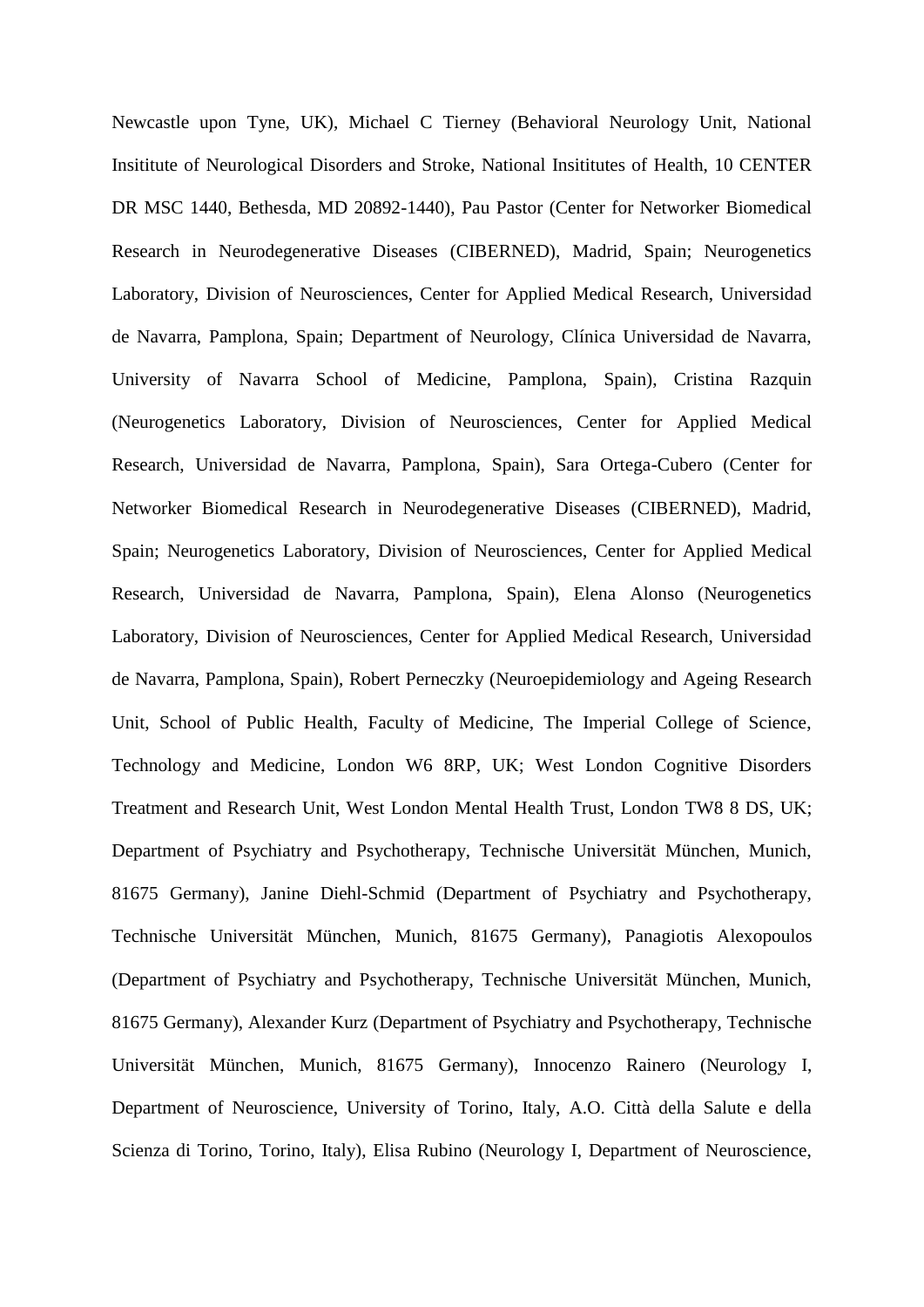University of Torino, Italy, A.O. Città della Salute e della Scienza di Torino, Torino, Italy), Lorenzo Pinessi (Neurology I, Department of Neuroscience, University of Torino, Italy, A.O. Città della Salute e della Scienza di Torino, Torino, Italy), Ekaterina Rogaeva (Tanz Centre for Research in Neurodegenerative Diseases, University of Toronto 60 Leonard Street, Toronto, Ontario, Canada, M5T 2S8), Peter St George-Hyslop (Tanz Centre for Research in Neurodegenerative Diseases, University of Toronto, 60 Leonard Street, Toronto, Ontario, Canada, M5T 2S8; Cambridge Institute for Medical Research, and the Department of Clinical Neurosciences, University of Cambridge, Hills Road, Cambridge, UK CB2 0XY), Giacomina Rossi (Division of Neurology V and Neuropathology, Fondazione IRCCS Istituto Neurologico Carlo Besta, 20133 Milano, Italy), Fabrizio Tagliavini (Division of Neurology V and Neuropathology, Fondazione IRCCS Istituto Neurologico Carlo Besta, 20133 Milano, Italy), Giorgio Giaccone (Division of Neurology V and Neuropathology, Fondazione IRCCS Istituto Neurologico Carlo Besta, 20133 Milano, Italy), James B Rowe (Cambridge University Department of Clinical Neurosciences, Cambridge, CB2 0SZ, UK; MRC Cognition and Brain Sciences Unit, Cambridge, CB2 7EF, UK; Behavioural and Clinical Neuroscience Institute, Cambridge, CB2 3EB, UK), Johannes CM Schlachetzki (University of California San Diego, Department of Cellular & Molecular Medicine, 9500 Gilman Drive, La Jolla, CA, 92093), James Uphill (MRC Prion Unit, Department of Neurodegenerative Disease, UCL Institute of Neurology, Queen Square House, Queen Square, London, WC1N 3BG), John Collinge (MRC Prion Unit, Department of Neurodegenerative Disease, UCL Institute of Neurology (Queen Square House, Queen Square, London, WC1N 3BG), Simon Mead (MRC Prion Unit, Department of Neurodegenerative Disease, UCL Institute of Neurology, Queen Square House, Queen Square, London, WC1N 3BG), Adrian Danek (Neurologische Klinik und Poliklinik, Ludwig-Maximilians-Universität, Munich, Germany, German Center for Neurodegenerative Diseases (DZNE)), Vivianna M Van Deerlin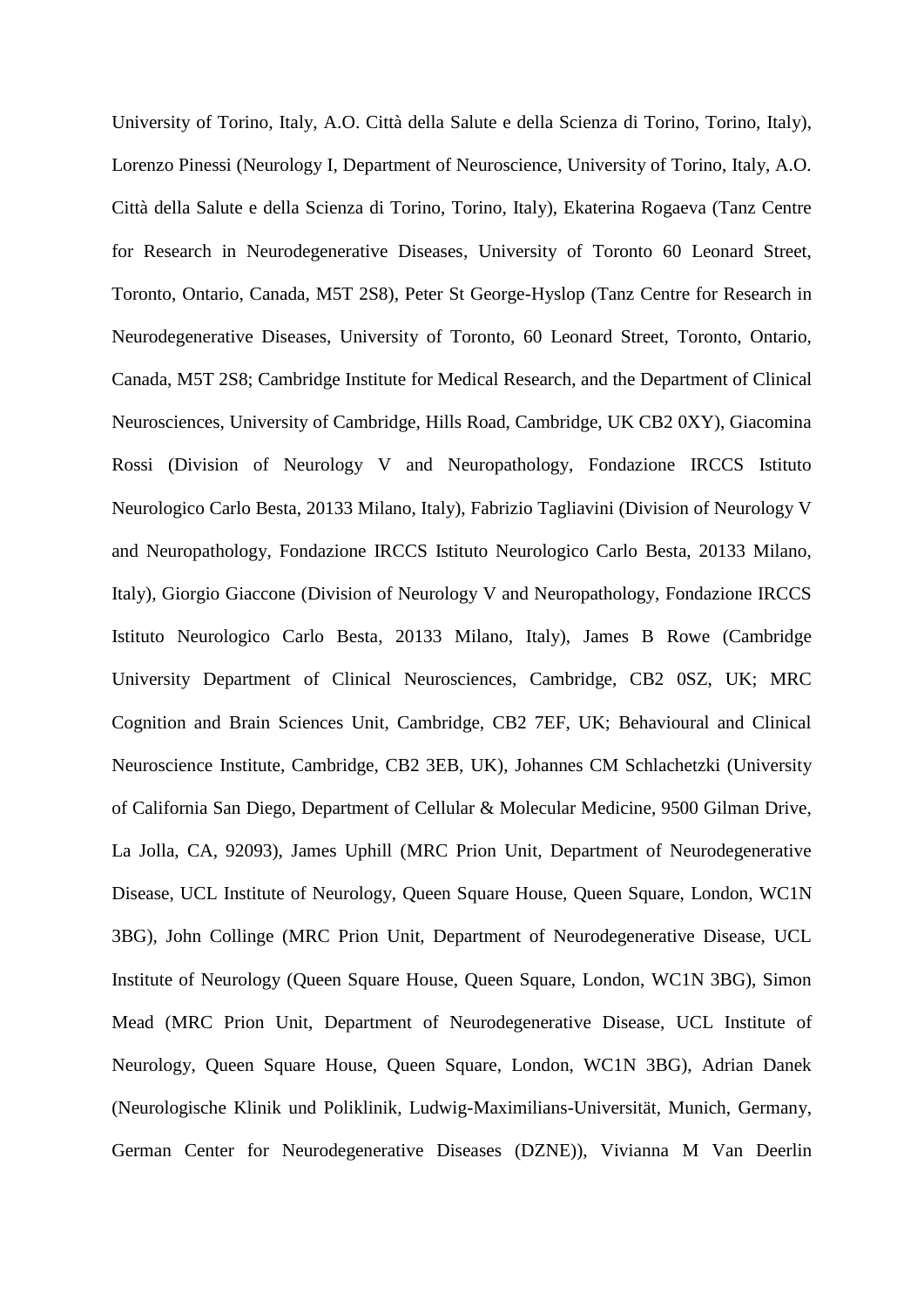(University of Pennsylvania Perelman School of Medicine, Department of Pathology and Laboratory Medicine, Philadelphia, PA, USA), Murray Grossman (University of Pennsylvania Perelman School of Medicine, Department of Neurology and Penn Frontotemporal Degeneration Center, Philadelphia, PA, USA), John Q Trojanowski (University of Pennsylvania Perelman School of Medicine, Department of Pathology and Laboratory Medicine, Philadelphia, PA, USA), Julie van der Zee (Neurodegenerative Brain Diseases group, VIB-UAntwerp Center of Molecular Neurology, Antwerp, Belgium; Laboratory of Neurogenetics, Institute Born-Bunge, University of Antwerp, Antwerp, Belgium), Christine Van Broeckhoven (Neurodegenerative Brain Diseases group, VIB-UAntwerp Center of Molecular Neurology, Antwerp, Belgium; Laboratory of Neurogenetics, Institute Born-Bunge, University of Antwerp, Antwerp, Belgium), Stefano F Cappa (Neurorehabilitation Unit, Dept. Of Clinical Neuroscience, Vita-Salute University and San Raffaele Scientific Institute, Milan, Italy), Isabelle Leber (Inserm, UMR\_S975, CRICM; UPMC Univ Paris 06, UMR\_S975; CNRS UMR 7225, F-75013, Paris, France; AP-HP, Hôpital de la Salpêtrière, Département de neurologie-centre de références des démences rares, F-75013, Paris, France), Didier Hannequin (Service de Neurologie, Inserm U1079, CNR-MAJ, Rouen University Hospital, Rouen, France), Véronique Golfier (Service de neurologie, CH Saint Brieuc, France), Martine Vercelletto (Service de neurologie, CHU Nantes, France), Alexis Brice (Inserm, UMR\_S975, CRICM; UPMC Univ Paris 06, UMR\_S975; CNRS UMR 7225, F-75013, Paris, France; AP-HP, Hôpital de la Salpêtrière, Département de neurologie-centre de références des démences rares, F-75013, Paris, France), Benedetta Nacmias (Department of Neurosciences, Psychology, Drug Research and Child Health (NEUROFARBA) University of Florence, Florence, Italy), Sandro Sorbi (Department of Neurosciences, Psychology, Drug Research and Child Health (NEUROFARBA), University of Florence and IRCCS "Don Carlo Gnocchi" Firenze, Florence, Italy), Silvia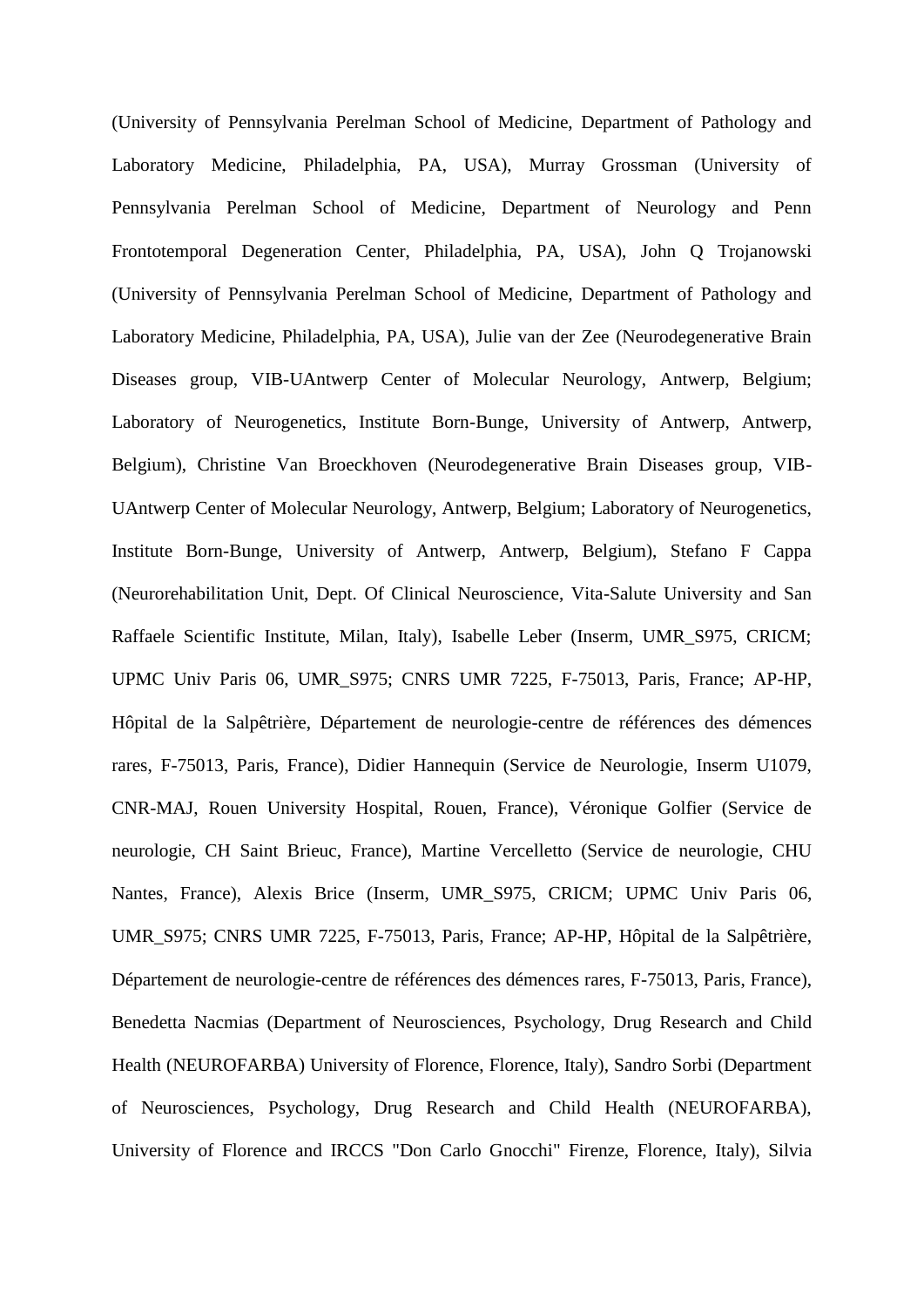Bagnoli (Department of Neurosciences, Psychology, Drug Research and Child Health (NEUROFARBA), University of Florence, Florence, Italy), Irene Piaceri (Department of Neurosciences, Psychology, Drug Research and Child Health (NEUROFARBA), University of Florence, Florence, Italy), Jørgen E Nielsen (Danish Dementia Research Centre, Neurogenetics Clinic, Department of Neurology, Rigshospitalet, Copenhagen University Hospital, Copenhagen, Denmark; Department of Cellular and Molecular Medicine, Section of Neurogenetics, The Panum Institute, University of Copenhagen, Copenhagen, Denmark), Lena E Hjermind (Danish Dementia Research Centre, Neurogenetics Clinic, Department of Neurology, Rigshospitalet, Copenhagen University Hospital, Copenhagen, Denmark; Department of Cellular and Molecular Medicine, Section of Neurogenetics, The Panum Institute, University of Copenhagen, Copenhagen, Denmark), Matthias Riemenschneider (Saarland University Hospital, Department for Psychiatry & Psychotherapy, Kirrberger Str.1, Bld.90, 66421 Homburg/Saar, Germany; Saarland University, Laboratory for Neurogenetics, Kirrberger Str.1, Bld.90, 66421 Homburg/Saar, Germany), Manuel Mayhaus (Saarland University, Laboratory for Neurogenetics, Kirrberger Str.1, Bld.90, 66421 Homburg/Saar, Germany), Bernd Ibach (University Regensburg, Department of Psychiatry, Psychotherapy and Psychosomatics, Universitätsstr. 84, 93053 Regensburg, Germany), Gilles Gasparoni (Saarland University, Laboratory for Neurogenetics, Kirrberger Str.1, Bld.90, 66421 Homburg/Saar, Germany), Sabrina Pichler (Saarland University, Laboratory for Neurogenetics, Kirrberger Str.1, Bld.90, 66421 Homburg/Saar, Germany), Wei Gu (Saarland University, Laboratory for Neurogenetics, Kirrberger Str.1, Bld.90, 66421 Homburg/Saar, Germany; Luxembourg Centre For Systems Biomedicine (LCSB), University of Luxembourg 7, avenue des Hauts-Fourneaux, 4362 Esch-sur-Alzette, Luxembourg), Martin N Rossor (Dementia Research Centre, Department of Neurodegenerative Disease, UCL Institute of Neurology, Queen Square, London, WC1N 3BG), Nick C Fox (Dementia Research Centre,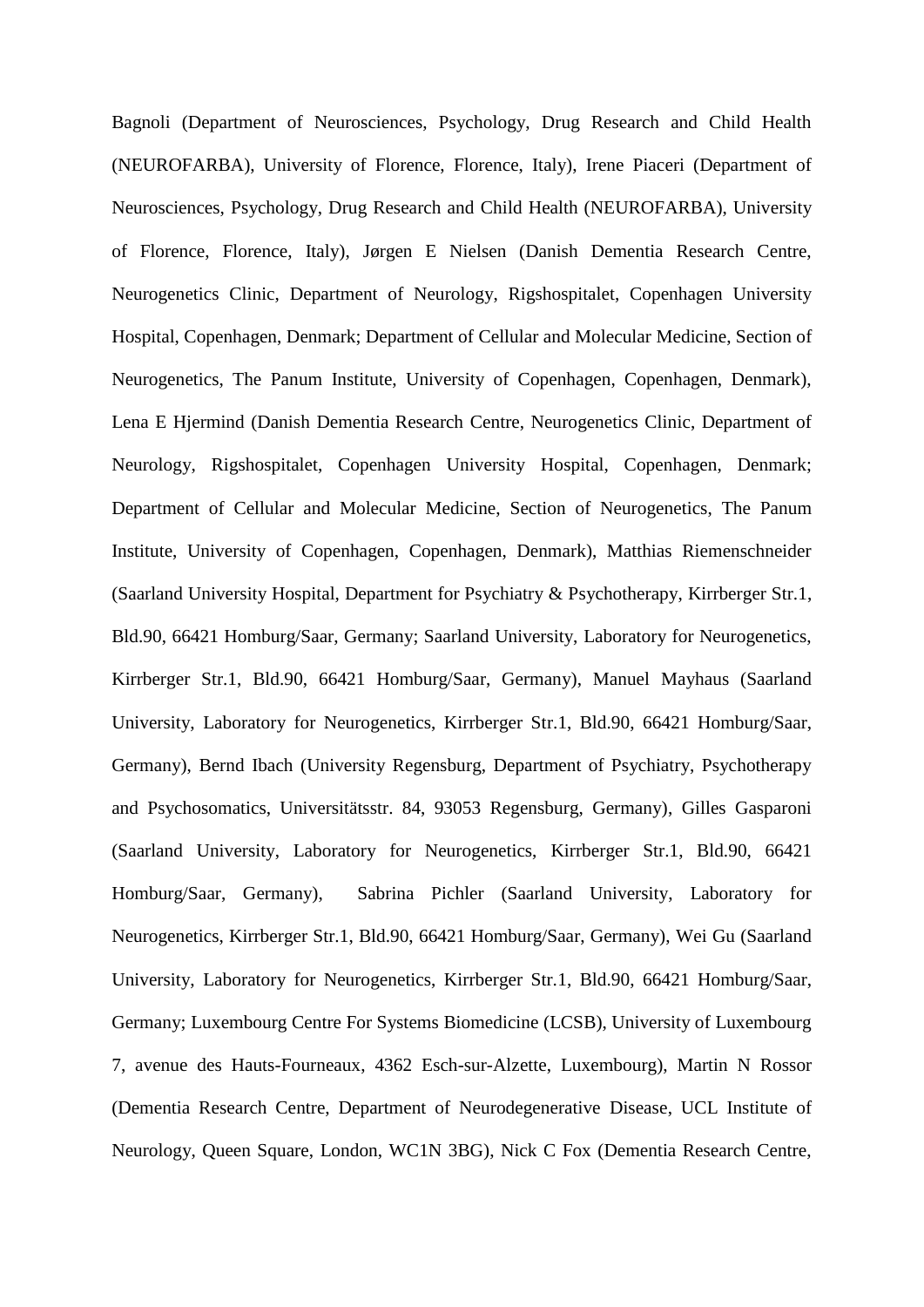Department of Neurodegenerative Disease, UCL Institute of Neurology Queen Square, London, WC1N 3BG), Jason D Warren (Dementia Research Centre, Department of Neurodegenerative Disease, UCL Institute of Neurology, Queen Square, London, WC1N 3BG), Maria Grazia Spillantini (University of Cambridge, Department of Clinical Neurosciences, John Van Geest Brain Repair Centre, Forvie Site, Robinson way, Cambridge CB2 0PY), Huw R Morris (UCL, Department of Molecular Neuroscience, Russell Square House, 9-12 Russell Square House, London, WC1B 5EH), Patrizia Rizzu (German Center for Neurodegenerative Diseases-Tübingen, Otfried Muellerstrasse 23, Tuebingen 72076, Germany), Peter Heutink (German Center for Neurodegenerative Diseases-Tübingen, Otfried Muellerstrasse 23, Tuebingen 72076, Germany), Julie S Snowden (Institute of Brain, Behaviour and Mental Health, Faculty of Medical and Human Sciences, University of Manchester, Manchester, UK), Sara Rollinson (Institute of Brain, Behaviour and Mental Health, Faculty of Medical and Human Sciences, University of Manchester, Manchester, UK), Anna Richardson (Salford Royal Foundation Trust, Faculty of Medical and Human Sciences, University of Manchester, Manchester, UK), Alexander Gerhard (Institute of Brain, Behaviour and Mental Health, The University of Manchester, 27 Palatine Road, Withington, Manchester, M20 3LJ, UK), Amalia C Bruni (Regional Neurogenetic Centre, ASPCZ, Lamezia Terme, Italy), Raffaele Maletta (Regional Neurogenetic Centre, ASPCZ, Lamezia Terme, Italy), Francesca Frangipane (Regional Neurogenetic Centre, ASPCZ, Lamezia Terme, Italy), Chiara Cupidi (Regional Neurogenetic Centre, ASPCZ, Lamezia Terme, Italy), Livia Bernardi (Regional Neurogenetic Centre, ASPCZ, Lamezia Terme, Italy), Maria Anfossi (Regional Neurogenetic Centre, ASPCZ, Lamezia Terme, Italy), Maura Gallo (Regional Neurogenetic Centre, ASPCZ, Lamezia Terme, Italy), Maria Elena Conidi (Regional Neurogenetic Centre, ASPCZ, Lamezia Terme, Italy), Nicoletta Smirne (Regional Neurogenetic Centre, ASPCZ, Lamezia Terme, Italy), Rosa Rademakers (Department of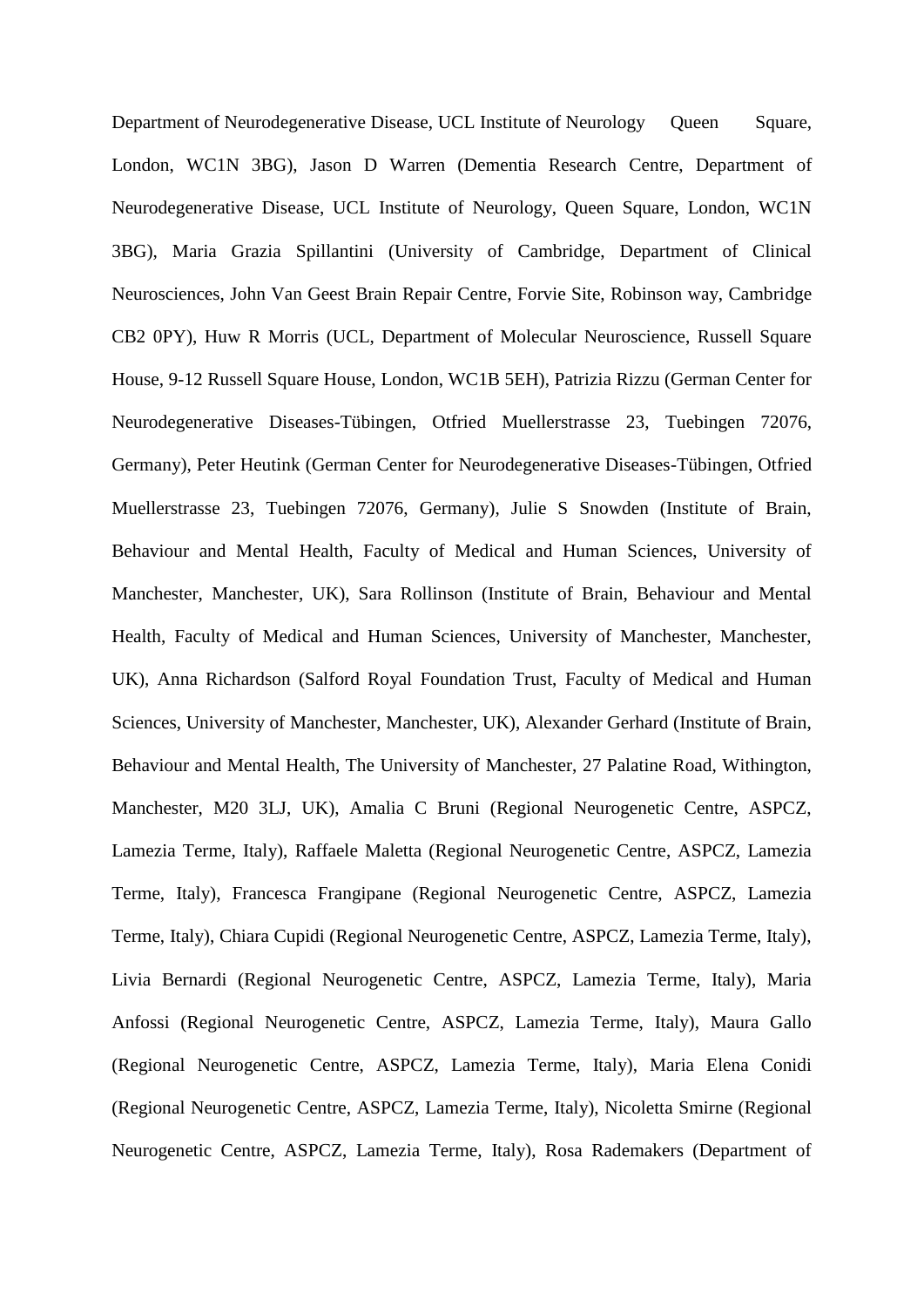Neuroscience, Mayo Clinic Jacksonville, 4500 San Pablo Road, Jacksonville, FL 32224), Matt Baker (Department of Neuroscience, Mayo Clinic Jacksonville, 4500 San Pablo Road, Jacksonville, FL 32224), Dennis W Dickson (Department of Neuroscience, Mayo Clinic Jacksonville, 4500 San Pablo Road, Jacksonville, FL 32224), Neill R Graff-Radford (Department of Neurology, Mayo Clinic Jacksonville, 4500 San Pablo Road, Jacksonville, FL 32224), Ronald C Petersen (Department of Neurology, Mayo Clinic Rochester, 2001st street SW Rochester MN 5905), David Knopman (Department of Neurology, Mayo Clinic Rochester, 2001st street SW Rochester MN 5905), Keith A Josephs (Department of Neurology, Mayo Clinic Rochester, 2001st street SW Rochester MN 5905), Bradley F Boeve (Department of Neurology, Mayo Clinic Rochester, 2001st street SW Rochester MN 5905), Joseph E Parisi (Department of Pathology, Mayo Clinic Rochester, 2001st street SW Rochester MN 5905), William W Seeley (Department of Neurology, Box 1207, University of California, San Francisco, CA 94143, USA), Bruce L Miller (Memory and Aging Center, Department of Neurology, University of California, San Francisco, CA 94158, USA), Anna M Karydas (Memory and Aging Center, Department of Neurology, University of California, San Francisco, CA 94158, USA), Howard Rosen (Memory and Aging Center, Department of Neurology, University of California, San Francisco, CA 94158, USA), John C van Swieten (Department of Neurology, Erasmus Medical Centre, Rotterdam, The Netherlands; Department of Medical Genetics, VU university Medical Centre, Amsterdam, The Netherlands), Elise GP Dopper (Department of Neurology, Erasmus Medical Centre, Rotterdam, The Netherlands), Harro Seelaar (Department of Neurology, Erasmus Medical Centre, Rotterdam, The Netherlands), Yolande AL Pijnenburg (Alzheimer Centre and department of neurology, VU University medical centre, Amsterdam, The Netherlands), Philip Scheltens (Alzheimer Centre and department of neurology, VU University medical centre, Amsterdam, The Netherlands), Giancarlo Logroscino (Department of Basic Medical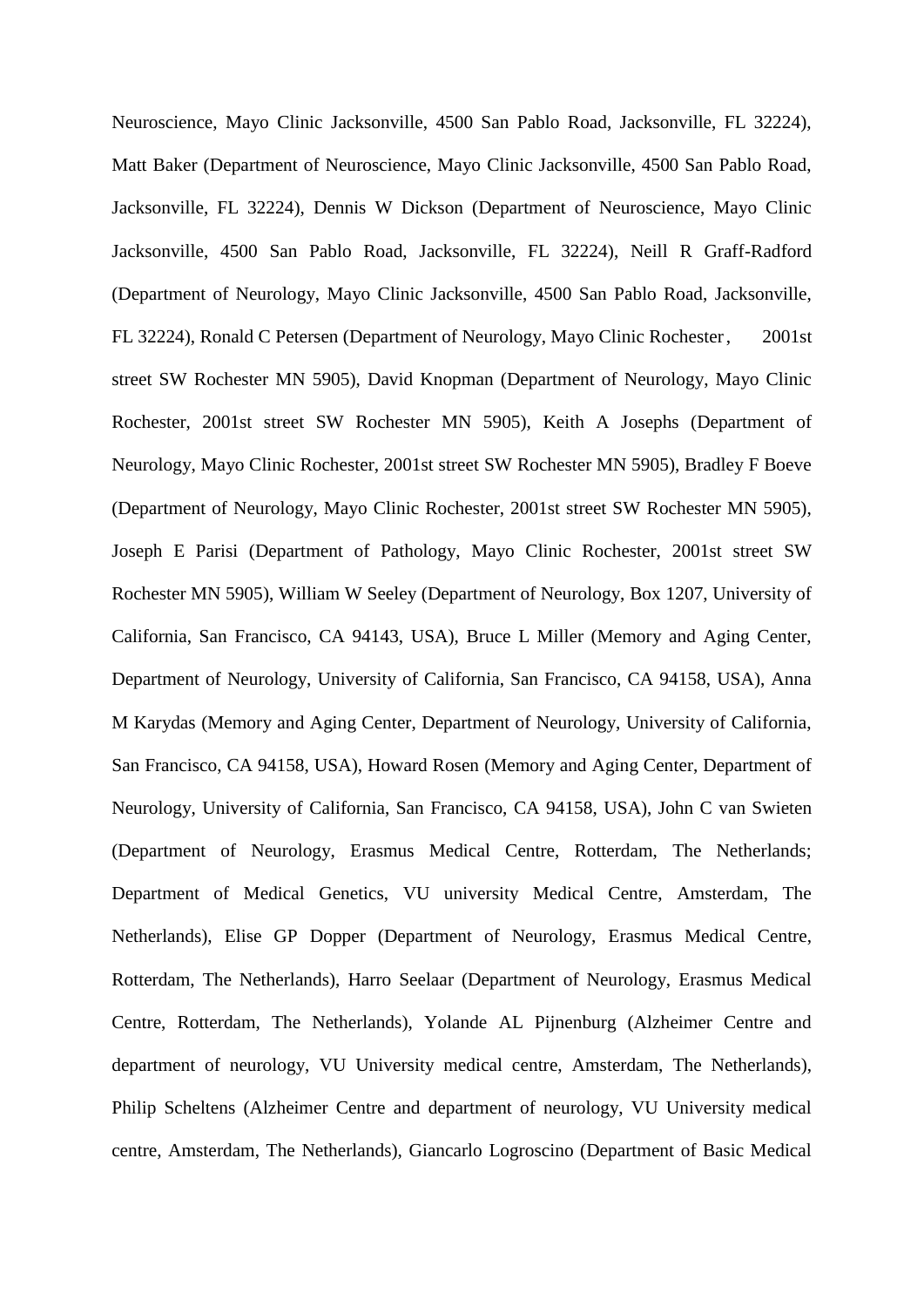Sciences, Neurosciences and Sense Organs of the "Aldo Moro" University of Bari, Bari, Italy), Rosa Capozzo (Department of Basic Medical Sciences, Neurosciences and Sense Organs of the "Aldo Moro" University of Bari, Bari, Italy), Valeria Novelli (Medical Genetics Unit, Fondazione Policlinico Universitario A. Gemelli, Rome, Italy), Annibale A Puca (Cardiovascular Research Unit, IRCCS Multimedica, Milan, Italy; Department of Medicine and Surgery, University of Salerno, Baronissi (SA), Italy), Massimo Franceschi (Neurology Dept, IRCCS Multimedica, Milan, Italy), Alfredo Postiglione (Department of Clinical Medicine and Surgery, University of Naples Federico II, Naples, Italy), Graziella Milan (Geriatric Center Frullone- ASL Napoli 1 Centro, Naples, Italy), Paolo Sorrentino (Geriatric Center Frullone- ASL Napoli 1 Centro, Naples, Italy), Mark Kristiansen (UCL Genomics, Institute of Child Health (ICH), UCL, London, UK), Huei-Hsin Chiang (Karolinska Institutet, Dept NVS, Alzheimer Research Center, Novum, SE-141 57, Stockholm, Sweden; Dept of Geriatric Medicine, Genetics Unit, M51, Karolinska University Hospital, SE-14186, Stockholm), Caroline Graff (Karolinska Institutet, Dept NVS, Alzheimer Research Center, Novum, SE-141 57, Stockholm, Sweden; Dept of Geriatric Medicine, Genetics Unit, M51, Karolinska University Hospital, SE-14186, Stockholm), Florence Pasquier (Univ Lille, Inserm 1171, DISTALZ, CHU 59000 Lille, France), Adeline Rollin (Univ Lille, Inserm 1171, DISTALZ, CHU 59000 Lille, France), Vincent Deramecourt (Univ Lille, Inserm 1171, DISTALZ, CHU 59000 Lille, France), Thibaud Lebouvier (Univ Lille, Inserm 1171, DISTALZ, CHU 59000 Lille, France), Dimitrios Kapogiannis (National Institute on Aging (NIA/NIH), 3001 S. Hanover St, NM 531, Baltimore, MD, 21230), Luigi Ferrucci (Clinical Research Branch, National Institute on Aging, Baltimore, MD, USA), Stuart Pickering-Brown (Institute of Brain, Behaviour and Mental Health, Faculty of Medical and Human Sciences, University of Manchester, Manchester, UK), Andrew B Singleton (Laboratory of Neurogenetics, National Institute on Aging, National Institutes of Health,